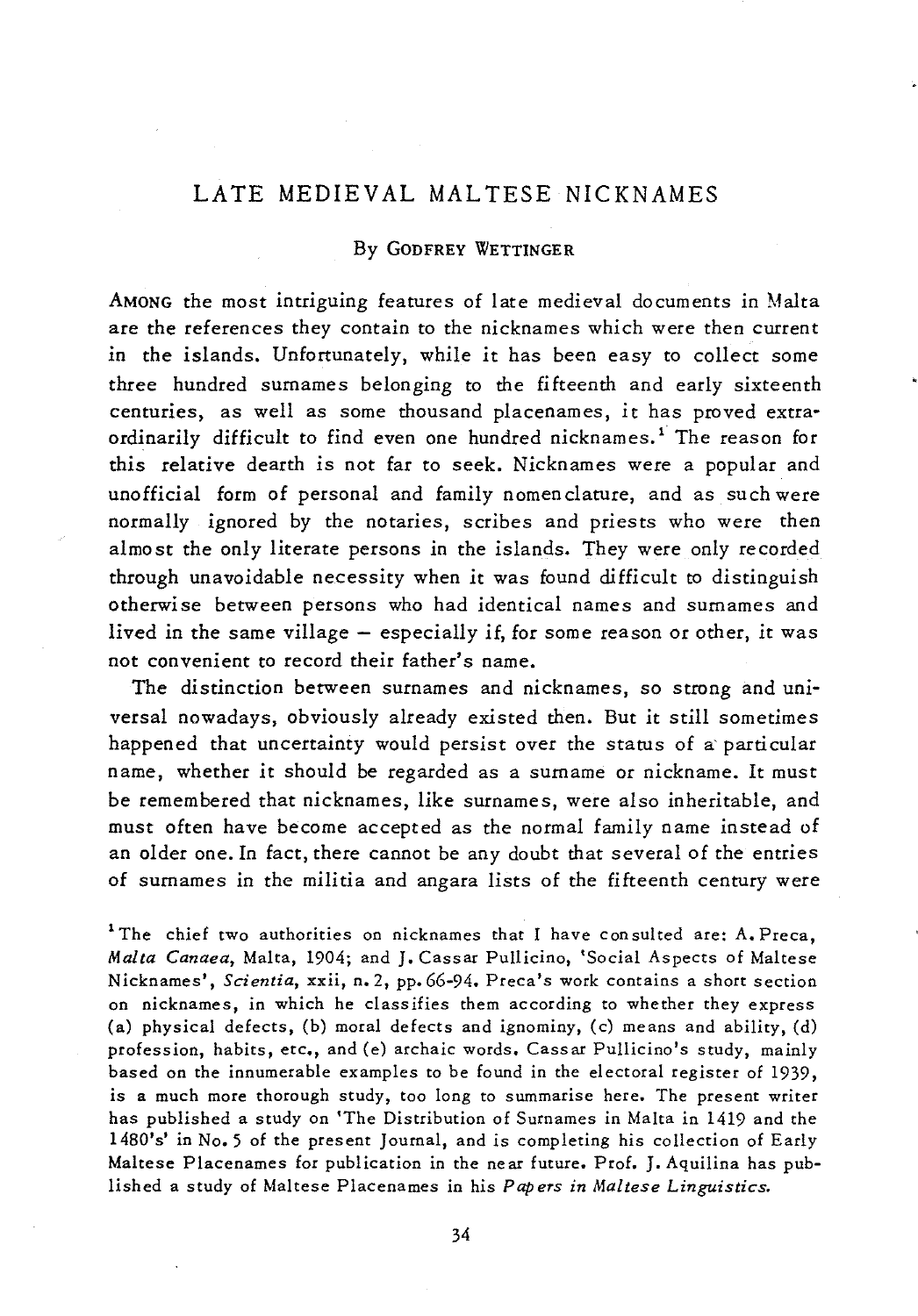really nicknames after all, being pressed into use instead of surnames. This should not lessen the importance of the fact that a distinction was normally made between the two.

Unfortunately, if it was sometimes difficult for the contemporary scribe to recognise them for what they really were, it naturally becomes doubly difficult for the present day observer himself to decide on the matter. For this reason, most such surname-nicknames, which would have greatly inflated the present list of medieval nicknames, have been omitted from it. One will therefore look in vain for such surname-nicknames as Charuf, Cheffut, Crapi, Debeb, Gigante, Kerfixi, Sigir (? Żgħir). Nor does the list include that large number of surnames which started off as nicknames: i.e. Agius, Axisa, Canzuhuk, Chetcuti, Ebejjer, Fenech, Psaila, Sapian, Sacco, Xerri, Xiriha, Zahra, Zerafa.<sup>2</sup> In spite of their origin, most of them had, by the fifteenth century, been accepted as the normal, officially recognised, family names, and they should not therefore have any place here. On the other hand, that nicknames continued to exist right down to the present day side by side, but independently, of the surnames is an interesting fact, particularly for the light it might shed on the cross currents of the two main cultures influencing the Maltese people at the time - the Semitic Arabic, even Moslem, strain, and the Romance Sicilian Christian one.

It will be seen that in the Medieval placenames of Malta, the names of Semitic origin predominate to such an extent that the Romance ones, except for those referring to Christian proprietors or to Saints' Churches, are of really negligible importance. The surnames, however, are mixed to a much greater extent, with a very large number of names of Romance origin - though surnames like Vella probably arose locally, whatever their meaning and linguistic origins. Surname giving was a Christian European habit that arose in the Middle Ages; both the Classical Romans and the Arabs or Moors had essentially different systems. One may therefore assume that all Maltese surnames are posterior to the Norman invasions, whether they were of Semitic or Romance origin, though tenuous links might very well exist with the older systems. It is in fact possible that the first real surnames on the island were those of the new Christian rulers, their soldiers and administrators, and the merchants and priests that followed in their wake. The system was then inevitably extended to the restof the population as one aspect of the gradual process of cultural assimilation. The drive came from on top, from the administrators, clerics,

<sup>2</sup> Most of these were also listed by J. Cassar Pullicino, op.cit., p. 71.

ź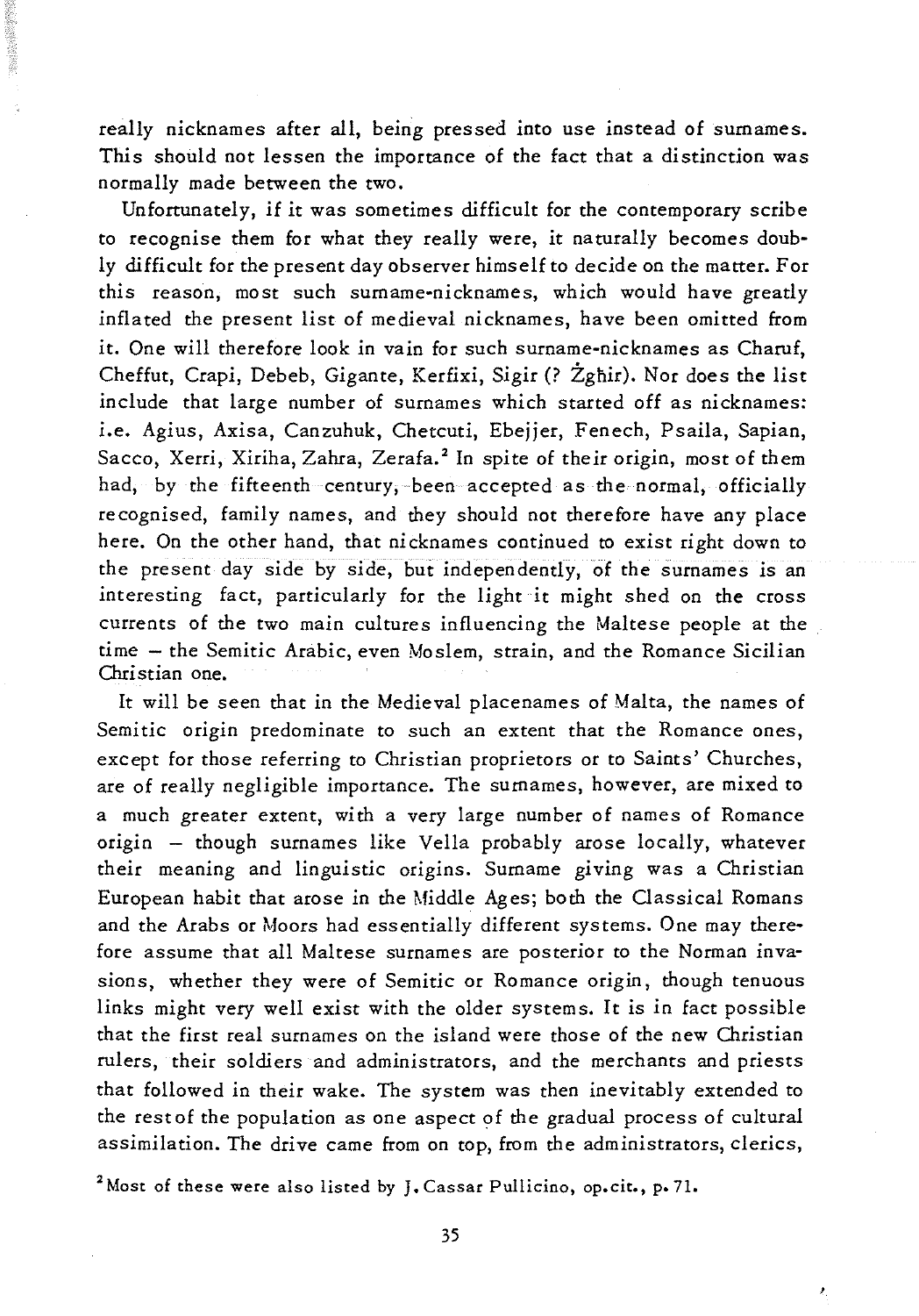notaries and scribes. It should not therefore occasion any surprise that surnames of Romance origin like Vella, Vassallo, Falzon, Bonavia, Pace should loom so large in the Medieval militia lists of Malta.

However, it is still possible to argue that the surnames do not correctly reflect the extent to which cultural change had progressed among the common people. For this, the study of nicknames is a much surer guide. The lowly nicknames were not the creation of the literate and therefore perforce Sicilianised clerks, etc.; they were invariably conferred by the people on each other and must reflect much more exactly what was going on in their minds. By means of their study one can penetrate to some extent the Romance-bias of the clerks. However, it must be admitted that some little bias still remains because it was still the clerks, notaries, etc. who had to record the nicknames though they had nothing to do with their original formation. It is possible, for instance, that the nickname recorded as 'Formica' was really 'in-Nemla' or 'tan-Nemla', the clerk having simply translated it into Italian. This is even more probable in the case of the nickname 'lu Russu', which has the same meaning as 'lahamar'. However, once cannot be sure how far this tendency went.

Another problem met with has been the initial on e of decipherment and transcription, especially as the nicknames occur very rarely - more often than not, just once,  $-$  and it is therefore normally impossible to check their appearance in one place with that in another. In many of the fifteenth century hands it is practically impossible to distinguish between 'c' and 't', as well as between 'n' and 'u', so that one usually has to resort to what may be called contextual probabilities - in the case of nicknames of very doubtful value. This explains why it has not been possible to decide on the better reading between 'tardin' and 'cardin', 'Carnoth' and 'Carnoch', 'Taypu' and 'Caypu', 'Dneje' and 'Dueje'. Two others whose exact reading is still doubtful are 'Seyset' or 'Seyser', and 'Ferzesu'.

Even after obtaining the right reading one has not solved all the preliminary problems, because one still has to conjecture (very often it is hardly better than that) the right sounds of the nickname before recognising and understanding it. The 'ch' of 'Chaul' must obviously stand for 'c'; but it does not follow that the same letters in 'Chickyne' must have the same value, though it seems probable. It might be considered that 'Chardun' was probably pronounced 'Cardun', not 'Hardun' or 'Qatdun', but such judgements, unless they are based on some kind of evidence, can have little value. After all, it could be thought just as un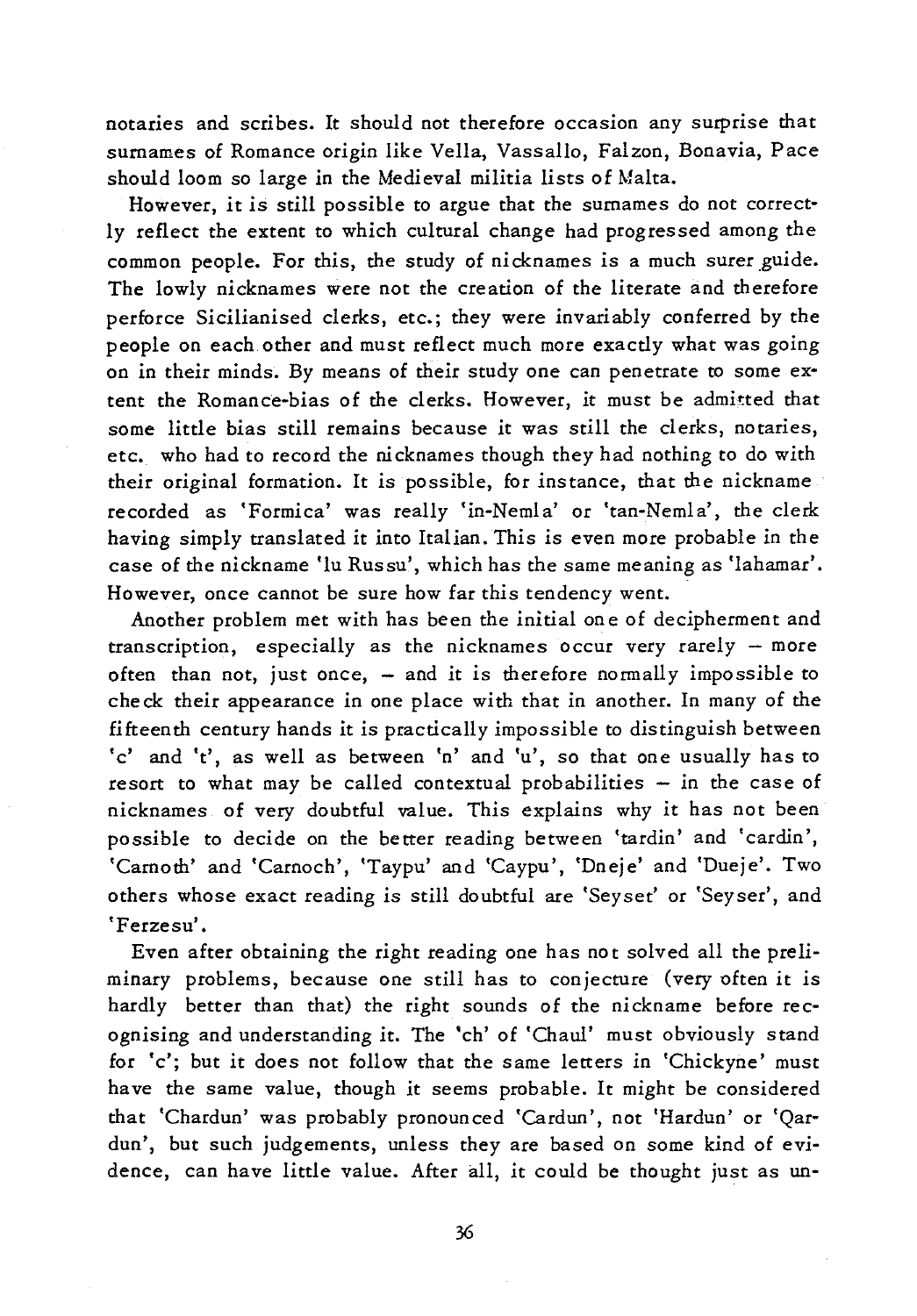likely that 'Cherdica' was pronounced 'Cerdiqa' instead of 'Qerdiqa' one could even appeal to the variant from ·Cardicha'. However, the existence of two other variants - Gerdica and Jerdica - would tend to show that the correct pronunciation of its first letters was a 'c' or soft  $g'$ . As has already been said, it is very difficult to obtain multiple records of the same. nickname and, when such repetitions contain no spelling variations, they are of little use in solving this particular problem, though they are of some value palaeographically because they might still belong to a different and clearer hand.

Occasionally, reference to a modem dictionary or list of placenames (or map) might be of considerable assistance. Thus there cannot be much doubt that the correct pronunciation of 'Carchille', 'ilkinch', and 'Cuchede' is Oarcilla, il-Oinc, and Ouccieda respectively. On the other hand, 'Chileyme' was most probably pronounced Klejma (little word), though there is a chance that *it* should be read Hlejma (small dream). 'Flucha' probably stands for 'Fluka' (i.e. Feluka). The 'h' might also stand for either of the two 'gh' sounds which early Maltese, like Arabic, must have had. Thus *it is* possible, probable even, that 'Hajxe' was pronounced Ghajxa. But as long as several other occurrences of the said nicknames have not been fpund, written in different hands and preferably with different spellings, *it* shall not be possible to give definitive renderings of them.

A glance through the list reveals that, as expected, the majority of the nicknames in use in late medieval Maltese were of Semitic origin, but that Romance ones included not only references to towns with which presumably their owners had connections - nicknames such as Avola, Caglarisi, Malfi - but others like Ballarin, Baroni, Barei, Caglun, Flucha, Formica (unless it really represents the nickname Nemla), Maduma and Madiuna, Manina, Ribazza, Rocca, lu Russu (probably standing for 1-Ahmar), Slampa, ta' l-Isptar, Stajnu, Trumbetta, Villano. These do not include those over whose exact rendering doubt persists. Thus at last first hand evidence is available confirming the suspicion that Sicilian speech was affecting the language spoken in Malta.

Even in these medieval nicknames one can observe the distinction made between those introduced by the definite article i/- and the others preceded by the possessive *tal*-, the former given to the first holder of a nickname, the latter to his descendants or spouse. Among the former there are: *labiad, lahamar, ilkinch;* among the latter: *bita ilbuf, bita lispital.*  The use of *bita il* for the modem *tal-* is, in itself, highly interesting because *it* disposes once for all of the dispute which has often broken out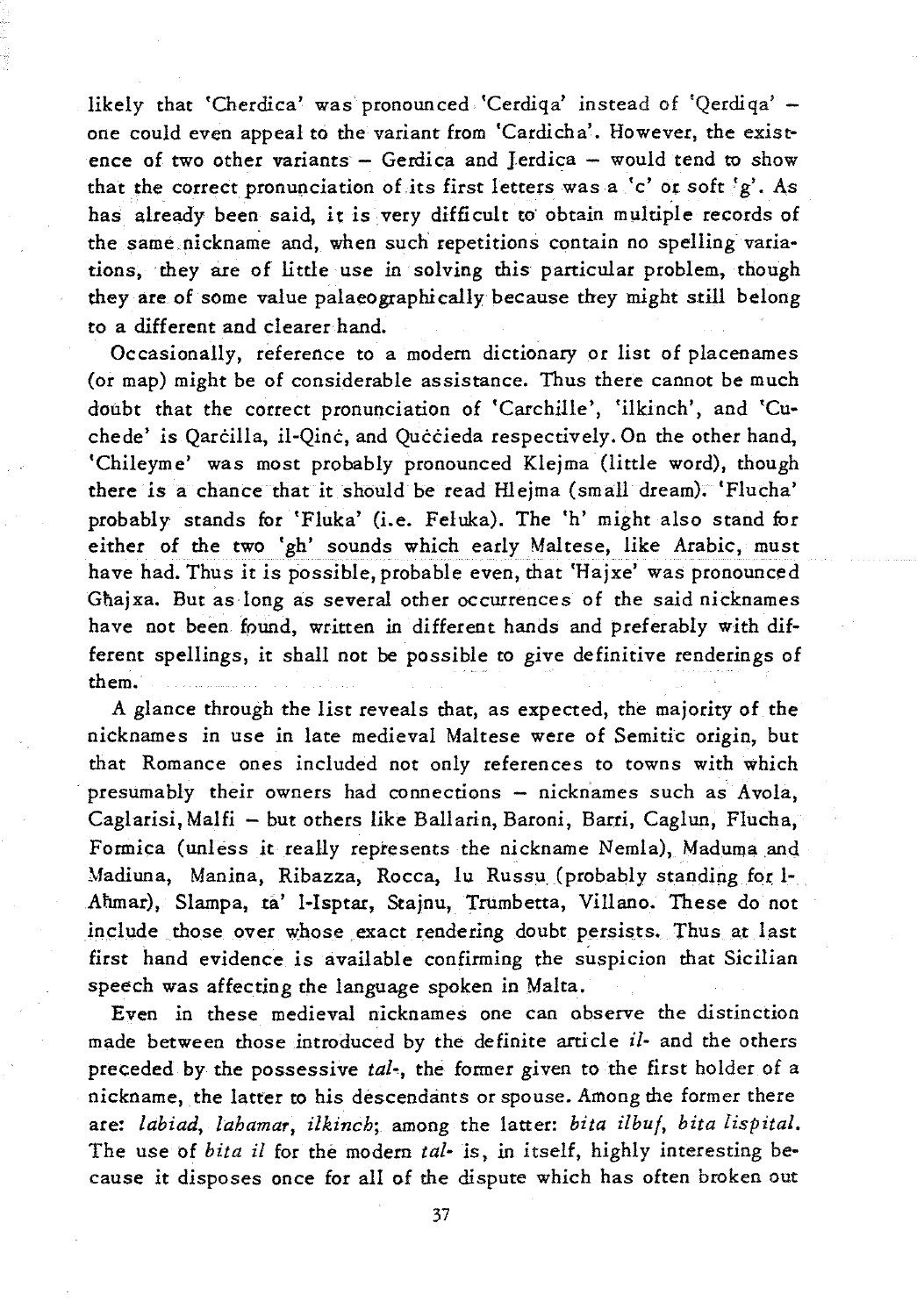about the etymological origin of the Modern Maltese *ta'.* 

One further point regarding the use of the definite article is that it is frequently omitted altogether. The fact that the overwhelming majority of nicknames discovered so far do not have the definite article might at first be taken as the result of more negligence on the part of the scribes, until one notices that it is also left out of. nicknames like *bita gilidi, bita challas, bita sible, bita sacora,* where it would be much more difficult to be omitted unconsciously.

Several of the nicknames whose meaning can be hazarded referred to animals, birds or insects:

| Barri   | bull    | Felluse  | chick                |
|---------|---------|----------|----------------------|
| 'Fencu' | rabbit  | Formica  |                      |
| Cawl    | jackdaw | (Nemla)  | ant                  |
| Dorbies | lion    | Hmaira   | small she-ass        |
| Moghża  | goat    | Quċċieda | a louse just hatched |

Plants provided several other nicknames:

| Fgejlu<br>'Kemune' | tiny horse-radish<br>cumin seed | Xelluxe<br>Zaghruna | $\langle A_{\rm r}, A_{\rm r}\rangle$ , root.<br>a hawthorn tree |
|--------------------|---------------------------------|---------------------|------------------------------------------------------------------|
| Laniasa            |                                 |                     |                                                                  |
| (Langasa)          | a pear, a pear tree             |                     |                                                                  |

Objects included:

| Xacora    | sack    | Hamrija  | soil                    |
|-----------|---------|----------|-------------------------|
| Trumbetta | trumpet | Hnejja   | an arch (architectural) |
| Maduma    | a tile  | Raddiena | a spinning wheel        |

Personal details were not forgotten: *F arias* presumably referred to *its*  possessor's baldness. *Catherine bita lispital* and *Luchia bita lispital*  must have been two girls or women who had been brought up in the Hospital of Santo Spirito, which often served as an orphanage for unwanted children. One's complexion was sometimes referred to: 'labiad', white; 'lahamar', red; 'lu russu', red. One's real or fancied status must have occasionally provided a reason for a nickname, as 'Villano' (cf. placename 'tal uillan', i.e. tal-Villan),<sup>3</sup> villein; 'baroni', baron - the latter probably as a joke. An interesting group of references to abstract qualities

<sup>3</sup>*tal uillan,* clausura in contrata *ta xahira:* 9. ix.1508, Not. C. Canchut, R 140/4, f.30. Another nickname found in the placenames of Malta is if- *Qinc.* At Zebbug, Malta, there is an alley still called Sqaq il-Qenc.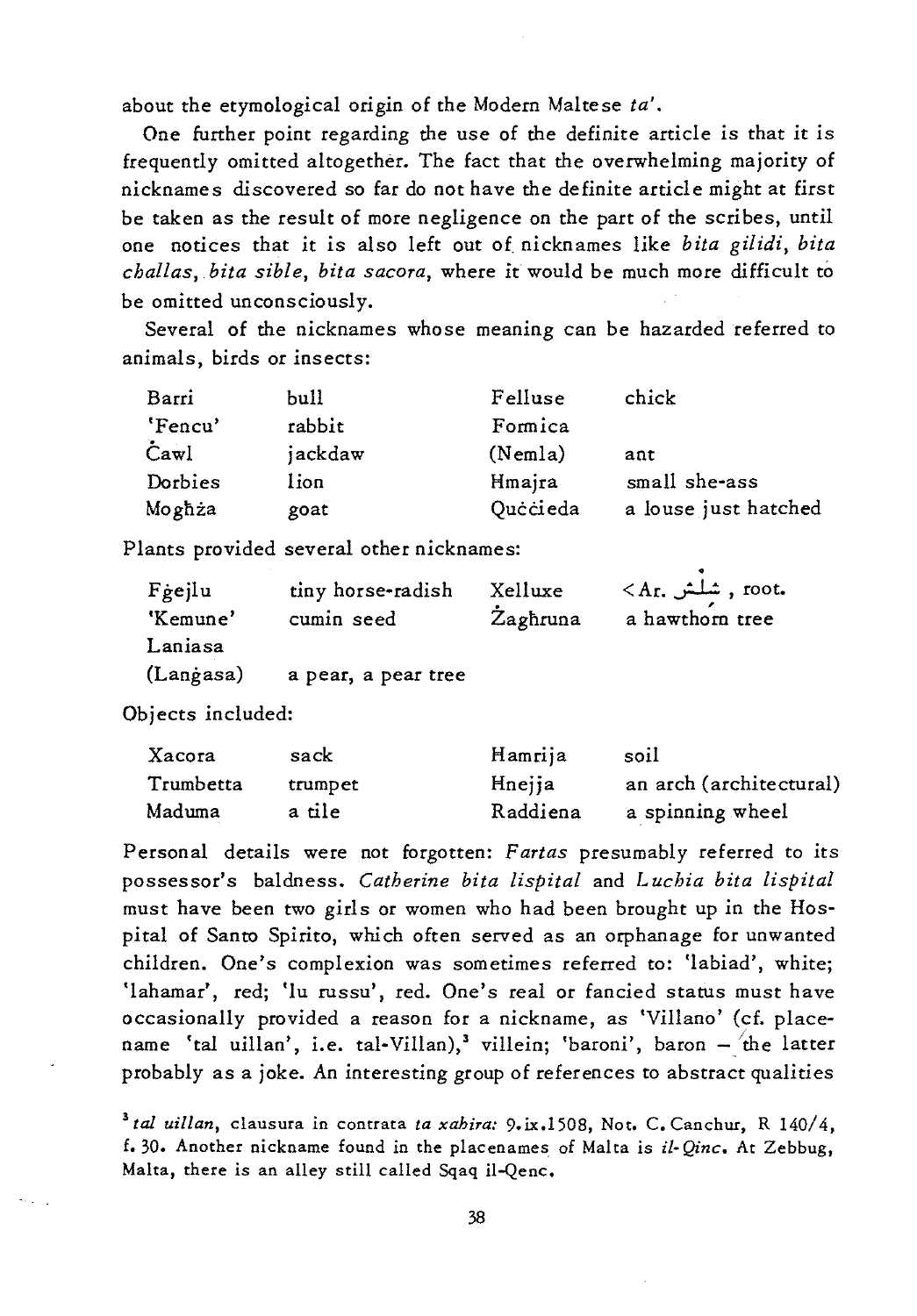or habits can also be made out:

| 'Hajxe'         | poltroon        | Barmu         | twister   |
|-----------------|-----------------|---------------|-----------|
| 'Hagira gebisa' | hard rock       | Dalam         | dark      |
| Klejma          | one little word | Manja Bachira | ate a cow |
| Bewsa           | a kiss          |               |           |

Finally, the list also contains two nicknames which recall two of Malta's quaint old customs which disappeared centuries ago. The nickname 'Carchille' recalls the *qarcilla,* which were two small pastries in the shape of a bride and her bridegroom which used to be carried in the wedding procession to the church and placed on the altar as a gift to the priest officiating in the wedding ceremony.<sup>4</sup> The *zerda*, equally forgotten nowadays, was the custom of distributing bread, flour, fruit, wine, etc., on feastdays to the poor of the district, usually following the directions left in a pious bequest by an ancestor. The North African Arabic  $J_{11}$ means 'Prendre un repas a la hate; serrer la gorge,' according to Cherbonneau. But our medieval documents explain it much better. 5

## A FIRST LIST OF LATE MEDIEVAL MALTESE NICKNAMES

**N.B.** Arrangement *is* alphabetical according to Modern Maltese spelling where known; otherwise according to original spelling within inverted commas.

**Sources** All notarial references, unless otherwise explained, are to the records in the Notarial Archives, Valletta. 'R' refers to deed registrations; its absence indicates a reference to a volume of 'original deeds'. Where pagination is omitted the reason *is* that there *is* no pagination running through a volume from beginning to end but probably a number of

<sup>4</sup> J. Cassar Pullicino, 'Il-Konti Ciantar u I-Folklore Malti', *Il·Mal ti,* Dicembru 1955.

<sup>5</sup> 'cum condicione tamen quod dicti heredes de fructibus unius galee vocate landar ta il geuenie debeant facere zerdam in ecclesiam sancte marie casalis axac et celebrare facere missam die festi ecclesie predict': will of Rina, widow of Cathaldus Muhumud, 9 September 1467: Not. Arch., MS 588, f. 11<sup>v</sup>, deeds of Notary Paul Bonello. 'dictus Jacobus (Hagius de casali Zebug) solitus tempore sue vivencie fari omni festa de la virgini maria de menzu augustu celebrari et diri missa et fare la zerda sive convitu', evidence of Bernardus Vella alias gir*has,* 21 August 1500: Cath. Arch., Curia Episcopalis Melitae, Acta Originalia, T. Xuerib et N. Hayus contra B. Vital et Ven. D. Orlandi Vital, 1501-02, f. 58<sup>V</sup>.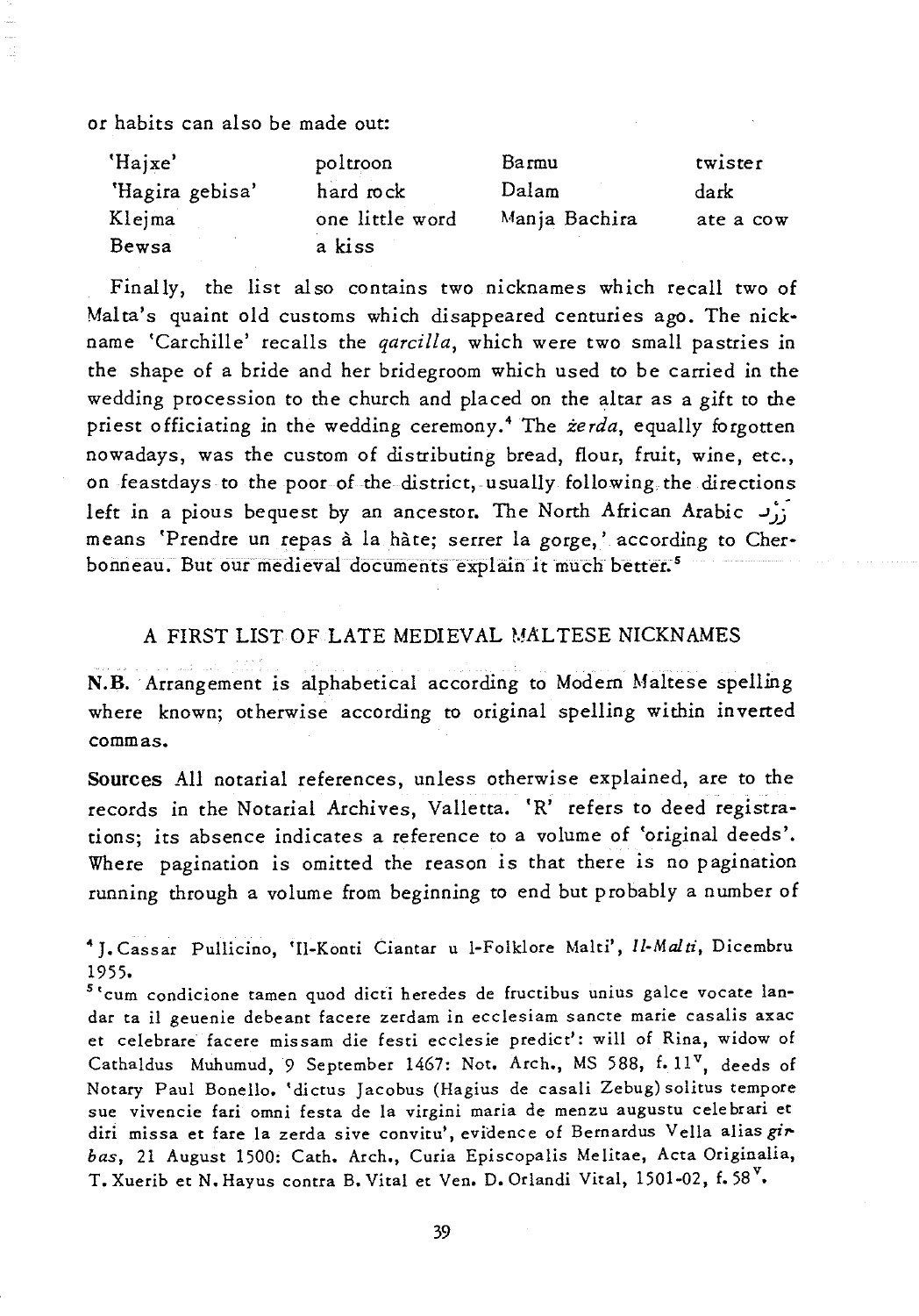paginations each covering a portion of *it,* thus causing confusion. In such cases the date should be sufficient to avoid too much trouble in tracing references, since the deeds are always in chronological order. The only abbreviations that need explanation are: RML: Royal Malta Library; CEM: Curia Episcopalis Melitae; Cath. Arch.: Cathedral Archives kept in the Cathedral Museum, Mdina; Univ.: Universita; Quad. Div.: Quaderni Diversi. MAIN SOURCES: Rabat population list: Cath. Arch., Universita, Quaderni Diversi, n. 2; Angara list, early 1480s: Cath. Arch., Università, Quaderni Diversi, n. 5; Militia list, 14205: Cath. Arch., Universita, Quaderni Diversi, n.6; Militia postings, c.1419; Cath. Arch., Universita, Quaderni Diversi, n. 4.

- ABJAD, L- Chiccu *labiad:* Rabat population list, 1483, f.8.
- AHMAR, L- J acobus Farrugia dictus *lahamar:* Not. J. Zabara, 2.ix.1495. Cf. *lu Russu,* below.
- AVOLA Nardus de *Avola* alias Gauchi de Suburbio (Birgu): Not. C. Canchur, 4.i.1507, R 140/3, f. 55.
- BALDIRI Frater Guillelmus Luckys alias *baldiri:* Not. J. Zabara, 20. viii. 1487, R 494/1. Also: Antoni Luckis *baldiri:* Angara list, early 14805.
- BALLARIN Antoni Farruge alias *ballarin:* Cath. Arch., CEM, Acta Originalia, 'Memoriale ... Samuelis Ragusi ...', 13.viii.1490, f. 2.
- BARMU Gilius Fitieni alias *barmu:Not.* C. Canchur, 19.vii.1509, R 140/4, f.97.
- BARONI Stefanu Mifsud dictu *baroni:* Angara list, early 14805.
- BARRI quondam Antoni Falsuni dicm *barri* of Casali Curmi: Cath. Arch., CEM, Acta Originalia, T. Xuereb et N. Hayus contra B. Vital et Ven. D. Orlandi Vital, 1501-02, 5.xi.1501, f. 115<sup>V</sup>.
- BERAQ Luca Lukis *berac: Not. Laurencius Haius*, 23.iii.1525, R 7, f. 13<sup>V</sup>.
- BEWSA Johannes *Beusa:* Not. J. Zabara, R 494/2, 29.vii.1499.
- BIDNI Andria Vella *bidini*, inhabitant of 'Luca et Gudia': Angara list, early 1480s.
- BRURI Raidus HelIul alias *Bruri* of Casali Percop (Kirkop): Not. C. Canchur, 18.x.1502, R 140/1, f. 187.
- BUF, TAL- Catarina *bila ilbuj:* Rabat Population list, 1483, f.4.
- BUQA Nardo Calleya alias *buca:* Not. J. Zabara, 29.v.1486, R 494/1.
- 'BURKE' Antonio Sammut *burke:* Not. J. Zabara, 6.ii.1495, R 494/1.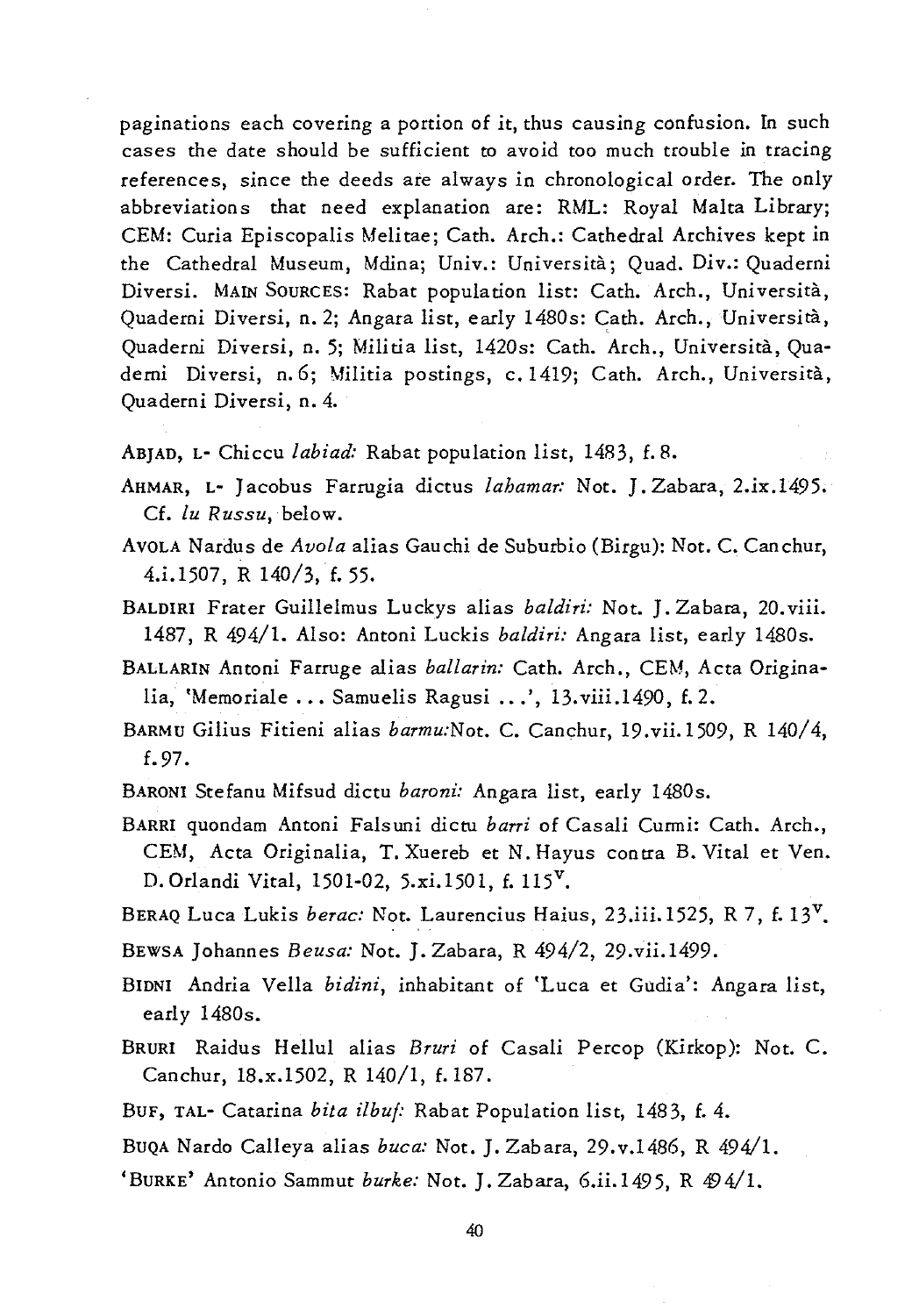- BURZULLINA La mugleri di Bartolomeu *burzullina:* Cath. Arch., Univ., Quad. Div., n. 5, *'Homini* falluti', *17.xii.1488,* f.1.
- 'CACCHI' Petro Vella alias *Cacchi* de Casali Xiloc: Not. C.Canchur, 18.iii.1506, R 140/3, f. 9.
- 'CAFASOTH' Marcus baldakjn alias *cafasoth* et betta iugales habitatores casalis micabibe: Not. C. Canchur, 30.i.1514, R 140/6, f. 29<sup>V</sup>.
- 'CAGLUN' Nicolaus Cassar alias *Caglun* habitator castri maris: Not. P. Bonello,  $5.ix.1467$ , Not. Arch. MS 588,  $f.6^V$ .
- 'CARNOCH' or 'CARNOTH' Dionisius Barbara *carnoch:* Not. C. Canchur, *10.i.1514,* R 140/6, f.24.
- 'CARRIAS' Antonius Magro alias *carrias* de Casali Tarxen: Not. C. Canchur, *23.ii.1514,* R 140/6, f. 44v.
- CAWL Nicolaus Bunnichi alias *Chaul: Not. C. Canchur, 3.i.1509, R 140/4,* f.54v.
- 'CHARDUN', 'CHERDUN' Zaccarias Zammit alias *Chardun:* Not. J. Zabara, 10.x.1494, R 494/1. Also: Matteo Zammit alias *Chardun* de Casali Milleri: Not. C. Canchur, 14.xii.1506, R 140/3, f. 49, and: Lencio Zammit alias *Cherdun* de Casali Micabibe: *idem, 28.i.1507,* ibid., f.63.
- 'CHERDICA' Bartholomeus *Cherdica* alias Butigeg: Not. J. Zabara, 21.xi. 1500, R 494/2. Also: condam Manni Samut alias *cardicha:* will of Nob. Petrus de Vaccaro, 11. vi. 1493, Not. B. de Sillato, Not. Arch., MS 1069, f.37. Cf. Gerdiqa, below.
- 'CHICKYNE', 'CHICHINE' Masius Deyf dicru *Chickyne:* Not. J. Zabara, 18.v.1498, R 494/2. Also: Georgius *Chichine* alias Magro: Not. e. Canchur, 4.1.1507, R 140/3, f. 54.
- 'CHINCHILI' (? *Gingli)* Franciscus Spiteri alias *chinchili* de casali Tarxen: Not. C. Canchur, 4.i.1507, R 140/3, f. 54.
- 'CUBEYLE' (Qbejla or Hbejla) Nicolu Samud *cubeyle* of Casali Gregori: Angara list, early 1480s.
- 'CULAYRO' J ohanna mulier uxor quondam Gilii Hellul alias *culayro:* Not. C. Canchur, 13.xi.1514, R 140/6, f.  $88^{\nu}$ .
- DALAM Paulu Vella *Dalam* of Casali Buzubud: *Militia* list, 1420s, f. 15v•
- 'DAYDUNI' ,'DEIDUNI' Antoni us de Armanino *dictu Dayduni:* Not. J. Zabara, R 494/2. Also: Johanni de Atmanino alias *Deiduni:* Not. C. Canchur, *3.vii.1502,* R 140/1, f.162v•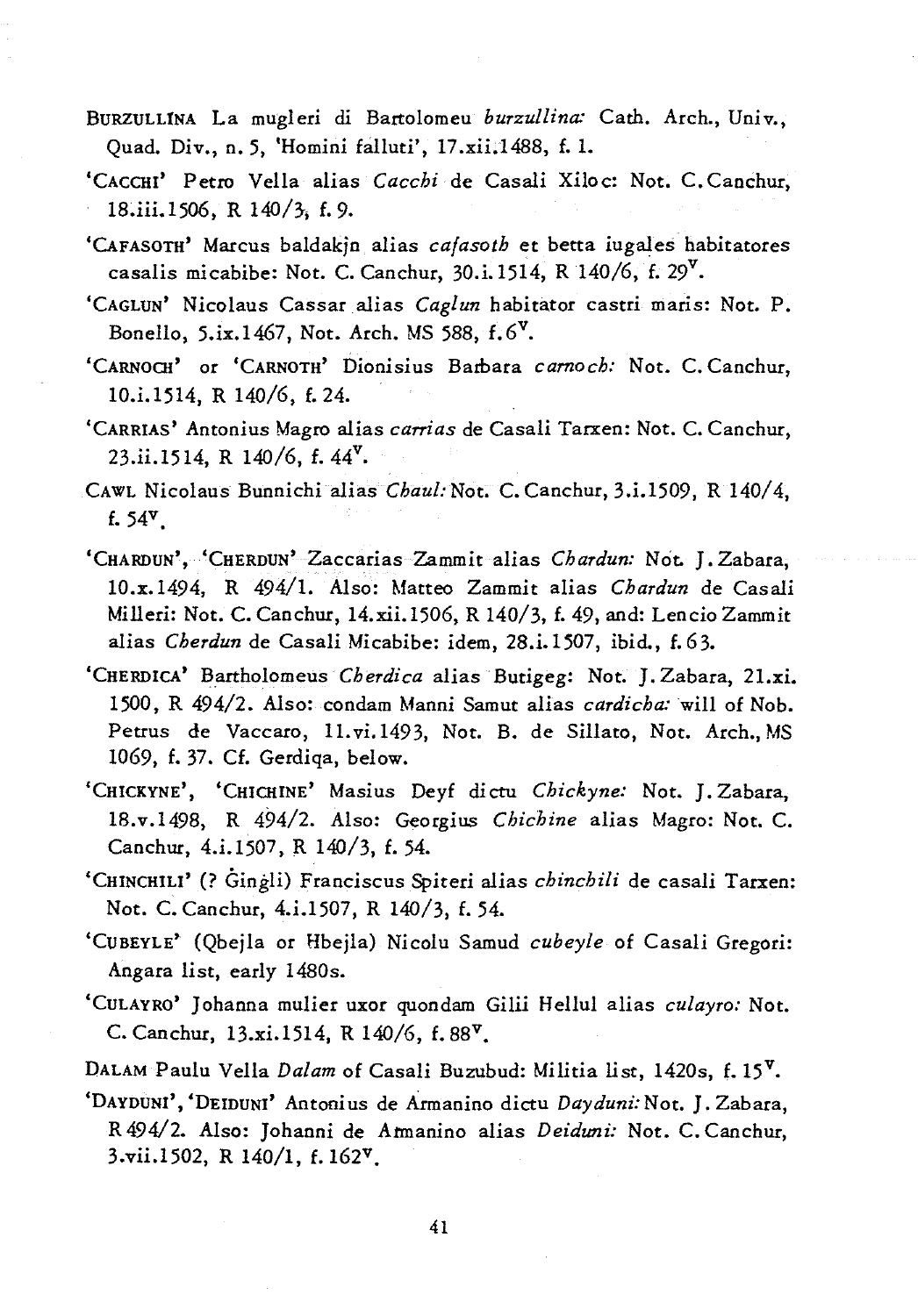- DORBIES Simon Vella et Magdalena uxor quondam Nicola y *Dirbes,* alias Vella eius mater: Not. C. Canchur, 8.x.1520, R 140/8, f.139.
- 'DNEJE', 'DUEJE' Gullielmu Vella *dneje* (or *duehe)* of Casali Buzubud: Militia list, 1420s, f. 16. Paulu Vella *dneje* (or *dueje)* of Casali Pascualini: ibid., f. 15.
- DUBU Lemo Tabuni alias *dubu:* Not. J. Zabara, 25. viii. 1486.
- 'DURMESE', 'DREMUSU' Micaeli ManJuli (Le. Mangion) alias *durmese:*  Not. J. Zabara, 13.ii.I495, R494/1. lu *dremusu:* Militia list, 1419-20, Rabat (published in *Melita Historica,* vol. 5, n. 2, p. 103).
- FARRATA Magister Antonius Dingli alias *FaTTata:* Not. C. Canchur, *3.ix.*  1505, R 140/2, f.152.
- FARTAS Nicolaus Muctara (i.e. Muhtara) alias *fartas:* Not. Andreas de Beniabin, 12.v.1479, very late copy in RML MS 360, pp. 591-92.
- FELFULI uxor *felfuli:* Rabat population list, 1483, f. 10.
- FELLUSA Cataldo *fell use:* Not. J. Zabara, 12. *ix.1487,* R 494/1. Cf. Catha! dus Pulluchinu: Not. B. de Sillato, 5.iii.1506, Not. Arch. MS 1069, f. 80<sup>V</sup>.
- FENKU Andreas Cahalun *Fencu:* Not. C. Canchur, 28.i.1521, R 140/8, f. 159 $^{v}$ .
- 'FERZESU' Franciscu Luckisi *ferzesu* (?): Militia li st, 1420s, f. 33.
- FGEJLU Paulu Cumbu *fagajlu* (?): Militia postings, die luni ala plaza, c. 1419.
- 'FLUCHA' Arrigu Zammit *flucha* of Casali Curmi: Angara list, early 1480s.
- 'FORMICA' (perhaps representing *Nemla):* Magister Antonius Bortella dicto *Formica*: witness to Don Michael Fabro's will, 17.v.1431, very late copy in RML MS 635, f. 227.
- FTAJJAR Nicolaus Bunnichi dicm *Fitayar:* Not. J. Zabara, 5.x.1496, R 494/1. Also: Joanni *fitayar:* Bishop's rescript erecting the confratemity of St. Mary at Birgu, 20 May 1455, eighteenth century copy in: Cath. Arch., Mdina, Documents, Series A, T.ll, MS 2, Miscellanea Notiziarum, 1334-1593, p. 57.
- GEBLI Zaccarias *Gebli:* Not. C. Canchur, 17.x.15H, R 140/5, f.81.
- GERDIQA Andreas *gerdica* habitator Insole Melitae: 6.ix.1486, Not. J. Zabara, R 494/1. Bartholomeus Buttigieg alias Jerdica: Cath. Arch., CEM, Acta Originalia, T. Xuereb et N.Hayus contra B. Vital et Yen. D. Orlandi Vital, 1501, 3.xi.1501, f.1l2v.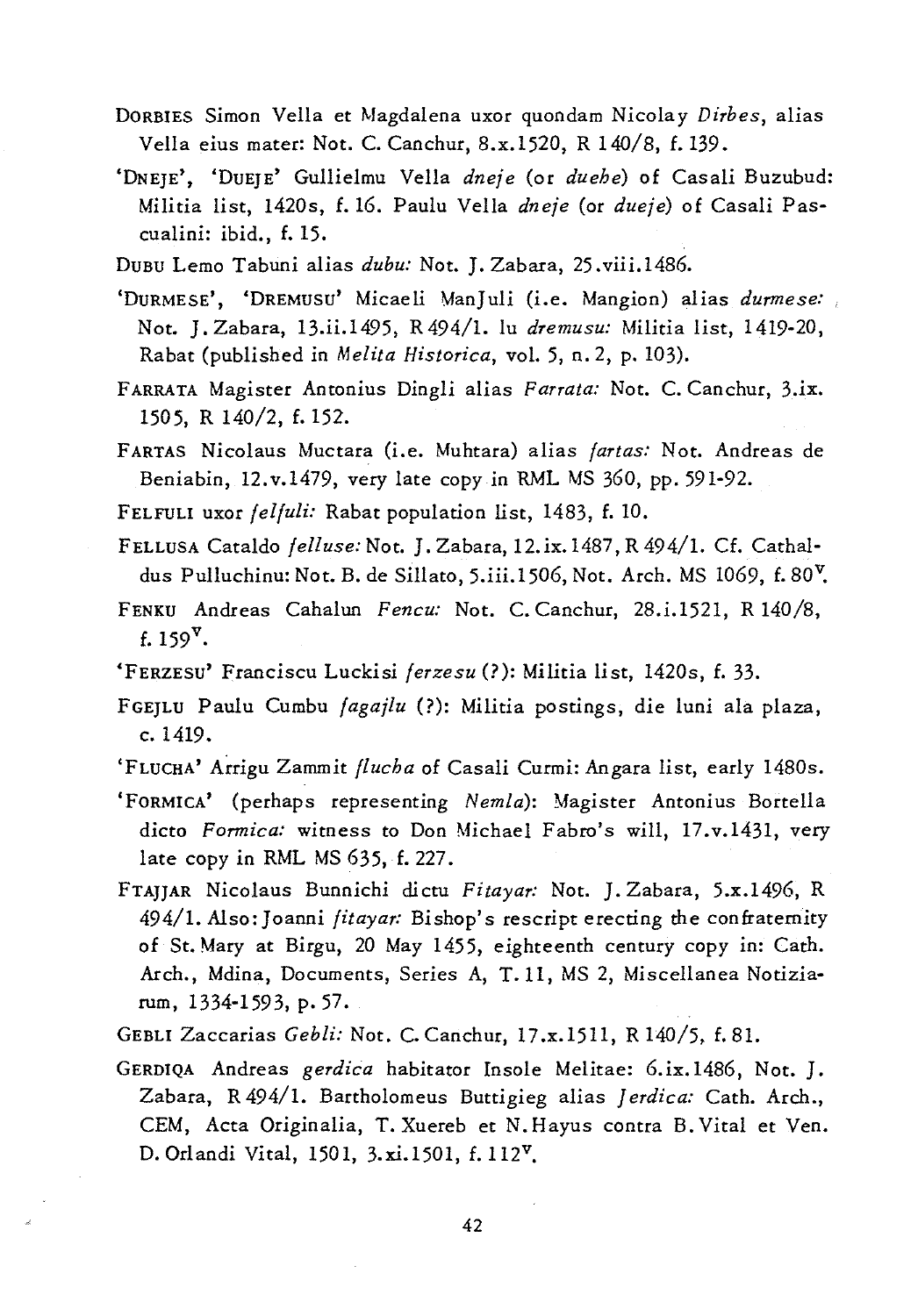- 'GIBASAL' Perius et Antonia Farruge alias *gibasal:* l1.iv.1512, Cath. Arch., CEM, Registrum Actorum Originalium, 1511,  $f. 29^V$ .
- 'BITA GlLIDI' Palma et Catharina *bila gilidi:* Rabat population list, 1483, f.4.
- 'GIRINY' Antoni Mihallef alias giriny: Not. J. Zabara, 22.viii.1487, R 494/1.
- 'GIRBAS' Bernardus Vella alias *girbas:* Cath. Arch., CEM, Acta Originalia, T. Xuereb et N. Hayus contra B. Vital et Ven. D. Orlandi Vital, 1501-02, 21.viii.1500, f.58 v.
- GORDAJNA ex relatione Juliani Zumech *Jordayna:* Cath. Arch., CEM, Acta Originalia, T. Xuerib et N. Hayus contra B. Vital et Ven. D.Orlandi Vital, 1501-02, 15.x.1501,f.68<sup>v</sup>.
- GHAFRID, Andria Bunnichi *a/rid* of Zejtun: Cavalry list of 1492: RML MS 670, f. 21v. Ganu *ha/rid* of Casal Kibir: Militia list, 1420s.
- HAGRA IEBSA (?) Petrus Axac alias *chagira g ebisa:* Not. P. Bonello, 6.x. 1467, Not. Arch., MS 588, f.22v.
- 'HAJXE' Luca Samud *hajxe* of Balzan: Militia list, 1420s, f.8.
- HALLAS or CALLAS TA' Jacoba *bita challas:* Rabat population list, 1483, f.6.
- HAMRIJA Antonio Xiberras alias *Chamiria:* Cath. Arch., MS 28, pp. 423-25, eighteenth century copy of document dated 21. viii.1527.
- 'HANEJA' (Hnejja or Gnannejja) Andrea Mahallif *haneja* of Casali Lia: Militia list, 1420s, f.7v. Also: Gullielmu Mahallif *haneia* marinaru of Birkirkara: ibid: f. 8<sup>V</sup>.
- 'HELIS' Niculozu Farruge *helis* (Micabibe): Militia list, 1420s, f. 20v.
- 'HERIS' Dominicu Vella *heris:* Militia postings (he was posted at 'lu gadir', *i.e.* St. Thomas Bay near Zejtun), c. 1419.
- 'HIDU' Andrea Mahallif *hidu* (Casali Lia): Militia list, 1420s, f. 7v.
- HMAJRA Cola Curmi *humaira* of Rabat: Angara list, 1480s, f. 10; Bartholomeu Curmi *humayra* of Rabat: ibid., f. 17; J ohanni Curmi *humaira* of Rabat: *Militia* list, 1420s, f.31v.
- KALJARIS Xalomo Hakym alias *Caglarisi:* Not. J. Zabara, *23.xi.1487,*  R494/1.
- KAMPIS, KAMPISA Bernard Farruge *canpis:* Cath. Arch., Univ., Quad. Div., n. 9, f. 45<sup>v</sup>, 16.x.1488; cf. Bernardo Farruge alias *campise* of Casal Milleri: Not. C. Canchur, 5.iv.1519, R 140/8, f.  $46^V$  et seq.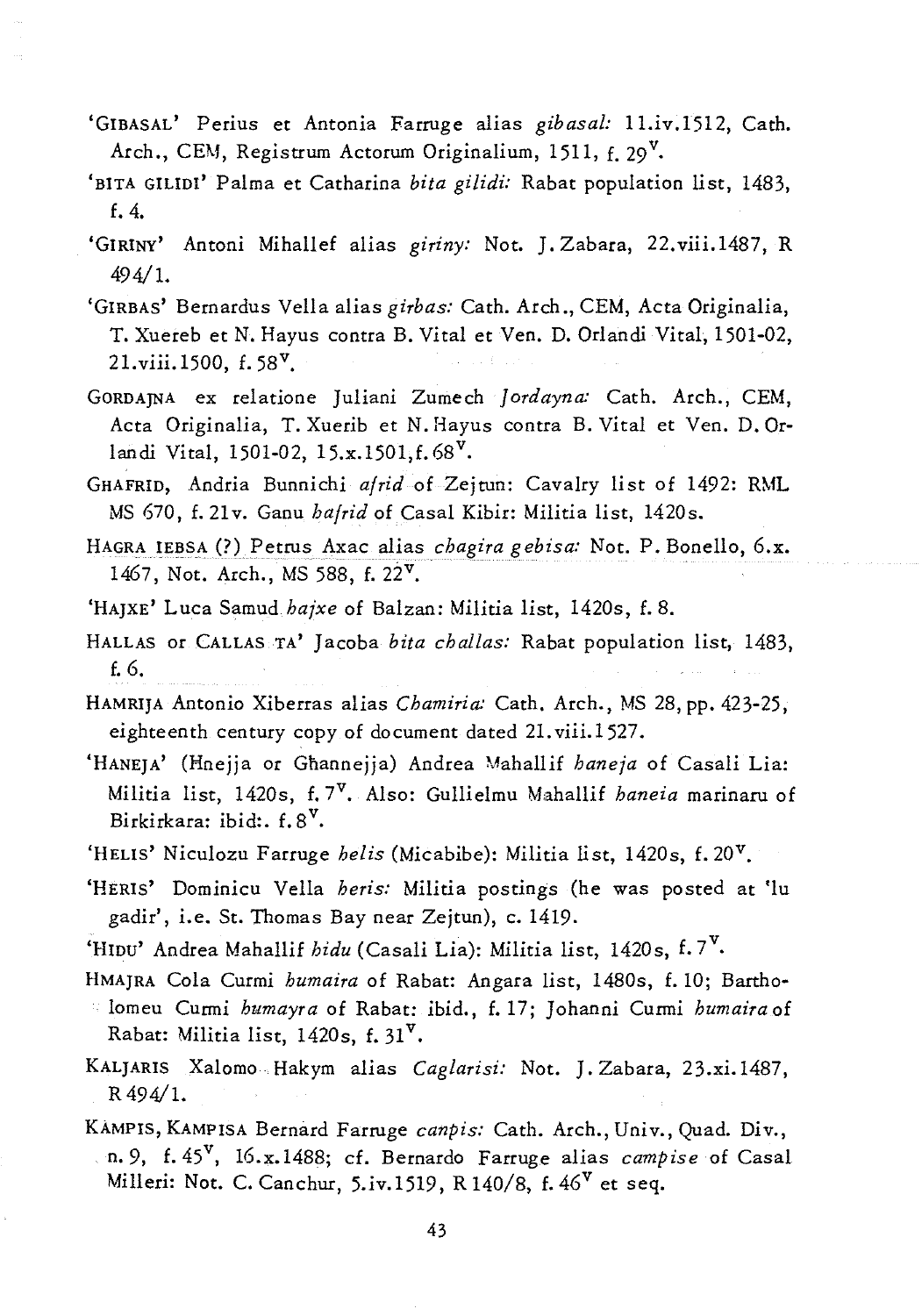- KEMMUNA Nicolaus darmaninu *dictu kemune:* Not. J. Zabara, *11.vii.1496,*  R494/1.
- KLEJMA Franciscus Muscat alias *ehileyme:* Not. Gerolamo Cumbo, 28.i. 1531, R191/1.
- KWEJNA Laurencia alias *eueynf* mulier figlia quondam Pauli et Rina, uxor Stephani Seykel: Not. J.Zabara, 27.vi.1487, R494/1.
- LANGASA *Ximuni* Bartalu *laniasa:* 1488, Cath. Arch., Univ., Quad. Div., n.5, 'Homini falluti'; also: lu figlu di Ximun *lanezasa* lu grandi: Cath. Arch., Univ., Quad. Div., n. 10, f. 11<sup>v</sup>, 19.xi. 1488.
- LEJLl Guglemu *(sic)* Baldiri *layli:* Cath. Arch., Univ., Quad. *Div.,* n.9, f. 7, 6. *vii.* 1488.
- MADIUNA (or *Maduma)* Masius *Madiuna* alias Vella de Casali Luca: Not. C. Canchur,  $28.iv.1506$ , R  $140/3$ , f.  $12<sup>V</sup>$ .
- MADUMA Micheli Maniuni *maduma* of Rabat: Militia *list,* 1420, f. 30 v.
- MALFI Magister Jacobus Hakym alias *Malfi: Not. J. Zabara, 27.i.1487,* R 494/1.
- MANGA BAQRA J oanna *filia Blasii* Ketcuti alias *manja baehira:* Not. Gerolamo Cumbo, 26.v.1532, R 196/1. Cf. surname Maniavacca, *in Sicily* and in Malta.
- MANINA Franquino Machanuc alias *Afanina: his* will, by Not. Ingomez de Brancato, *11.xii.1492,* noted in late seventeenth century"manuscript, RML MS 695, f.  $117^{\nu}$ .
- MEJMU Bartholomeus Chabele dittu *Meymu:* Not. J. Zabara, *10.ii.1501,* R *49412.*
- MOGHZA Jacobo Chirmel alias *mehze*: Not. J. Zabara, 27.xi.1494, R 494/1.
- 'MISILAHAC' Gullielmu Mahallif *misilahae* of Birkirkara: *Militia* list, 1420s, f.9.
- MzEWWAQ Lucas Baldakin alias *miseuhac:* Not. C. Canchur, 11.vi.1512, R 140/5, f. 136.
- NIHAYSI' Matteo *Nihaysi* alias Farruge: Not. J. Zabara, *8.ii:i.1487,* R 494/1.
- 'P ARAC' Testamento di Don Leonardo Xeberras detto *Parae* quondam Manfredi: late seventeenth century entry in RML MS 695, f. 235. Cf. (Xeberras) alias *parae:* RML, Univ. 11, f. 374v, *26.xi.1477.*
- QARCILLA Joannes Vella alias *Carehille* habitator Rabbati: Not. Gerolamo Cumbo, *8.ii.1531,* R 196/1, f.45.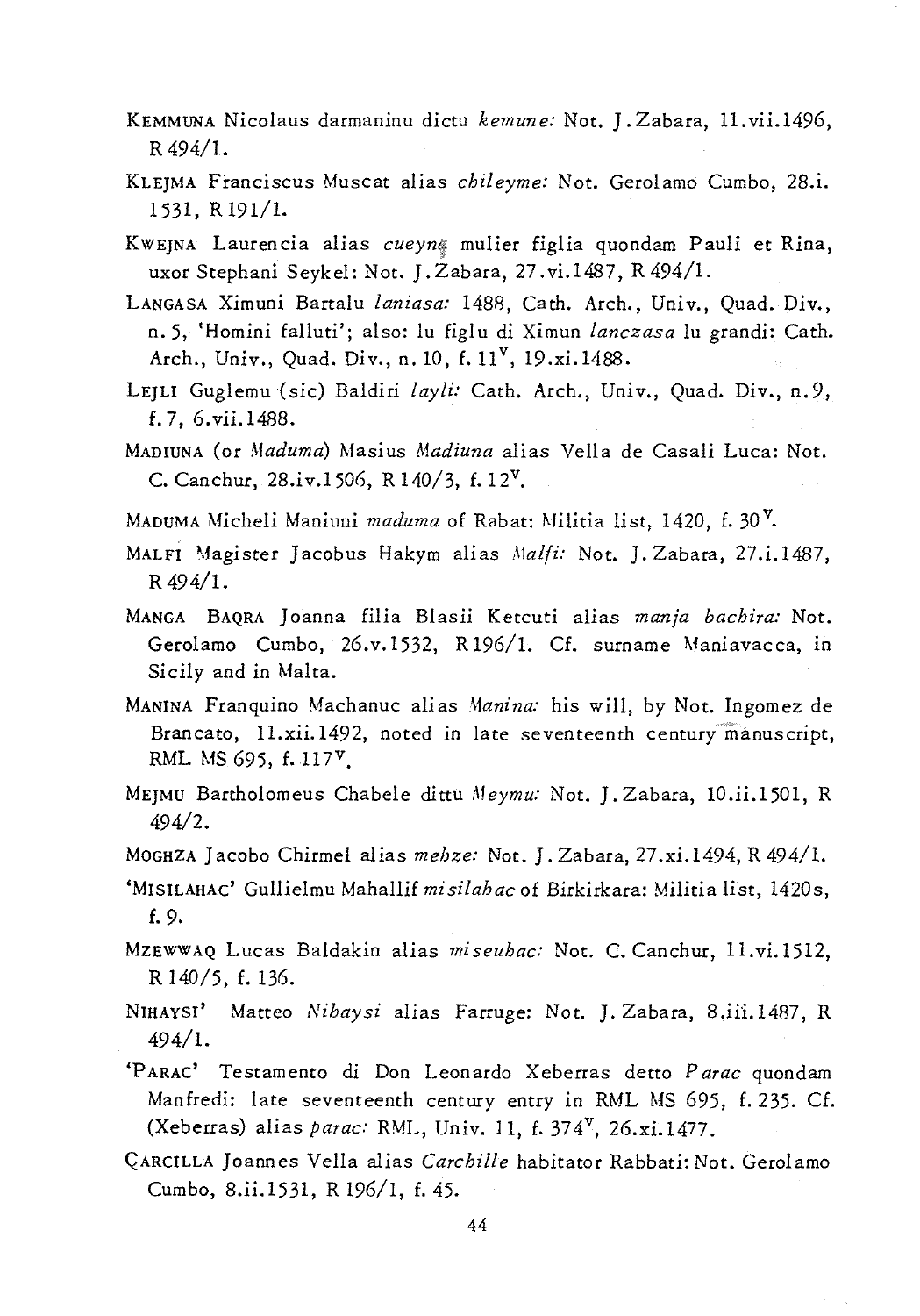CASBIJA Nardus Curmi dictu *casbie:* Not. J. Zabara, 3O.x.1499, R494/2.

- QATUSU Marcu *catusu* of Birmiftuh: Cath. Arch., Univ., Quad. Div., n. 5, 'Homini falluti',  $f. 12^V$ , 13.iii.1489.
- QINC, IL- quondam Chaym Attun alias *ilk inch:* Cath. Arch.,CEM, Acta Originalia, 'Memoriale ... Samuelis Ragusi •.. ', 13.viii.1490, f.1.
- CUCCIEDA Gullielmu Staferagi *cuchede* of Siggiewi: Militia list, 1420s. f.  $25^{\nu}$ .
- RADDIENA Jacoba mulier uxor Mamei Grecu alias *radene:* Not. J . Zabara, 22.x.1494, R494/1.
- RATBA, TA' *bita ratiba* e la matri: Rabat population list, 1483, f.7v.
- RIBAZZA Not. Laurenzo *ribaza (i.e.* Farrugia): Cavalry list, 1492, RML MS 670, f. 20v. Notaro Lorenzo Farrugia alias *Ribazza:* Cath. Arch., MS Giuspatronati in Malta e Goze, f.161.
- 'ROCCA' Georgius Randun alias *Rocca* habitator Casalis Percop: Not. e. Canchur, 21.viii.1516, R 140/7, f.49.
- Lu Russu thomeu lu *russu* of Rabbati: RML, Univ. 11, f.79, c. 1450.

'SADUN' Paulu Vella *sadun:* Militia list, 1420s, f.17v.

- 'SAITUN' Matheus BurIo alias *Saitun* filius magistri Antoni *Say tun* habitator Casalis Axac: Not. C. Canchur, 4.i.1507, R 140/3, f. 55<sup>rv</sup>.
- 'SEYSET' or 'SEYSER' Ximun Salibe *Seyset* (or *Seyser):* Angara *list,* early 1480s, f. 2l.
- 'BITA SIBLE' Francza *bita sible:* Rabat population list, 1483, f.8<sup>v</sup>.
- SIMNA Gullielmu Mahallif *Simine* of Birkirkara: Militia list, 1420s, f.9v.
- SLAMPA Testamento di Mattheo Curmi *Slampa* in actis Notarii Lucae de Sillato, 20.xii.1458: late note in RML, MS 695,  $f. 258^V$ . Also late note in Cath. Arch., MS Libro delli Testamenti, f.179.
- SPTAR, TAL-! Luchia *bita lispital,* Catherina *bila lispital:* Rabat population list, 1483,  $f.4^V$ .
- 'STAYNO' De facto Jacobi Cassar Stayno: RML, Univ. 11, f. 552, entry between November 1498 and January 1499.
- 'TAYPU' or 'CAYPU' Lenczu Aczupard *taypu* or *caypu:* Cath. Arch., Univ., Quad. Div., n.9, f.33, 1l.ix.1490.
- 'TARDIN' or 'CARDIN' Simon Skembri alias *tardin* (or *cardin):* Cath. Arch., CEM, Acta Orig., T. Xuerib et N. Hayus contra B. Vitali et Yen. D. Orlandi Vital, 1501-02, 20.x.1501, f. 128<sup>v</sup>.